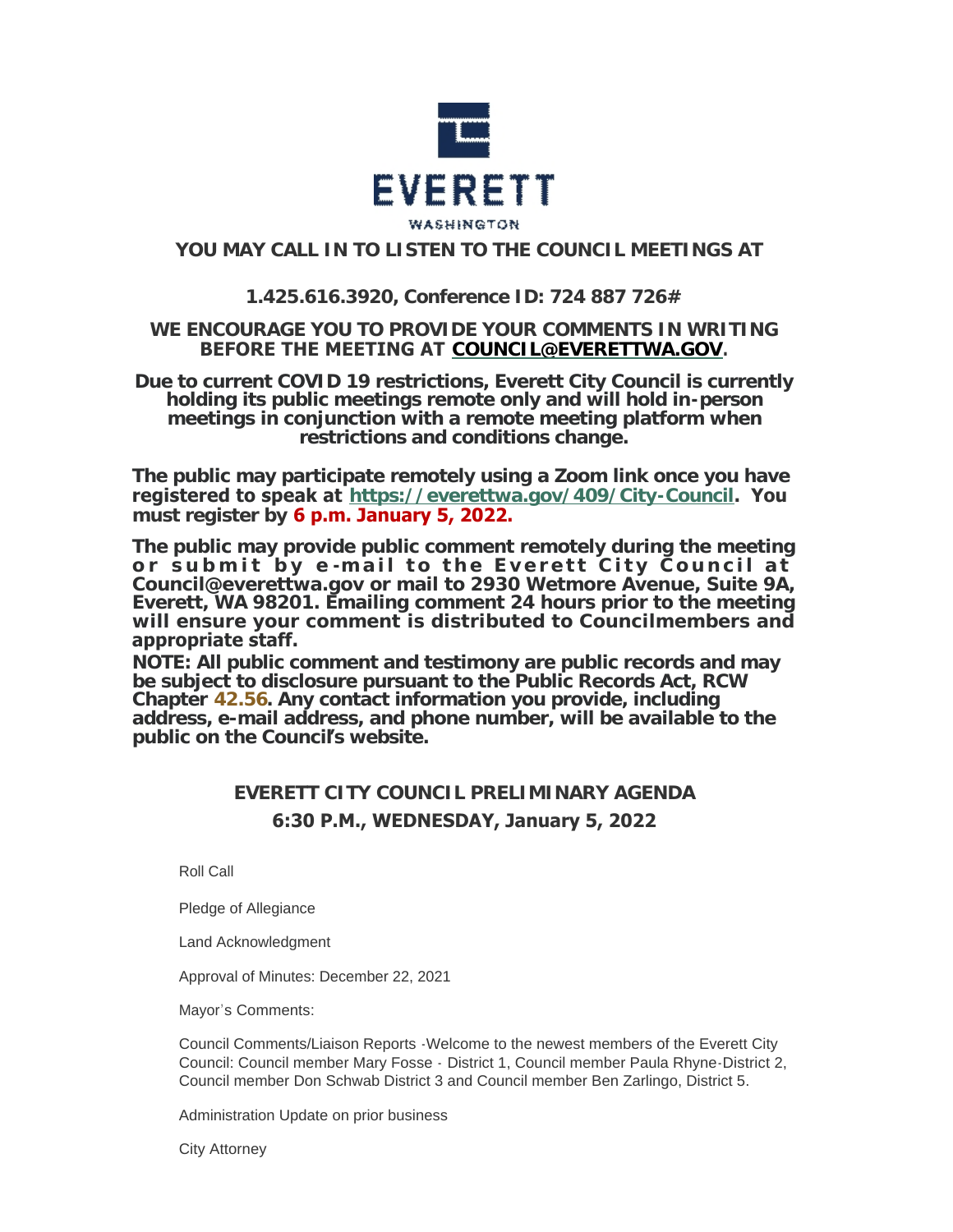Public Comment

CONSENT ITEMS:

(1) Adopt Resolution authorizing claims against the City of Everett in the amount of \$1,202,700.66 for the period of December 11, 2021 through December 17, 2021.

Documents:

#### [Res Claims Payable Dec 11, 2021 - Dec 17, 2021.pdf](https://www.everettwa.gov/AgendaCenter/ViewFile/Item/13229?fileID=79514)

(2) Adopt Resolution authorizing claims against the City of Everett in the amount of \$1,255,075.86 for the period of December 18, 2021 through December 23, 2021.

Documents:

#### [Res 2.pdf](https://www.everettwa.gov/AgendaCenter/ViewFile/Item/13230?fileID=79515)

(3) Adopt Resolution authorizing payroll claims against the City of Everett in the amount of \$4,153,302.23 for the period ending December 18, 2021.

Documents:

#### [2021 Resolution for Payroll Pay Period 26\\_PDF.pdf](https://www.everettwa.gov/AgendaCenter/ViewFile/Item/13231?fileID=79516)

(4) Adopt Resolution authorizing electronic transfer claims against the City of Everett in the amount of \$7,333,515.39 for the period of November 1, 2021 through November 30, 2021.

Documents:

#### [Council Resolution - EFT 11.2021\\_PDF.pdf](https://www.everettwa.gov/AgendaCenter/ViewFile/Item/13232?fileID=79517)

(5) Adopt Resolution authorizing the use of Electronic Signatures and Adopting a policy regarding such use.

Documents:

#### [Electronic Signature Resolution\\_PDF.pdf](https://www.everettwa.gov/AgendaCenter/ViewFile/Item/13233?fileID=79518)

(6) Adopt Resolution establishing guidelines for execution of contracts in accordance with Section 4.14 of the City Charter.

Documents:

#### [Contract Execution Resolution\\_PDF.pdf](https://www.everettwa.gov/AgendaCenter/ViewFile/Item/13234?fileID=79519)

(7) Authorize the Mayor to sign Amendment No. 1 to the Professional Services Agreement with HDR Engineering, Inc. to perform a comprehensive water and sewer cost of service study, increasing the contract amount by \$25,679.00 and extending the contract through 2023.

Documents:

[HDR Engineering\\_2020 Water Sewer Stormwater Comp Cost of Service](https://www.everettwa.gov/AgendaCenter/ViewFile/Item/13235?fileID=79520)  Study\_Amend 1\_MW\_PDF.pdf

(8) Authorize the Mayor to sign Supplemental Agreement 2 to the Professional Services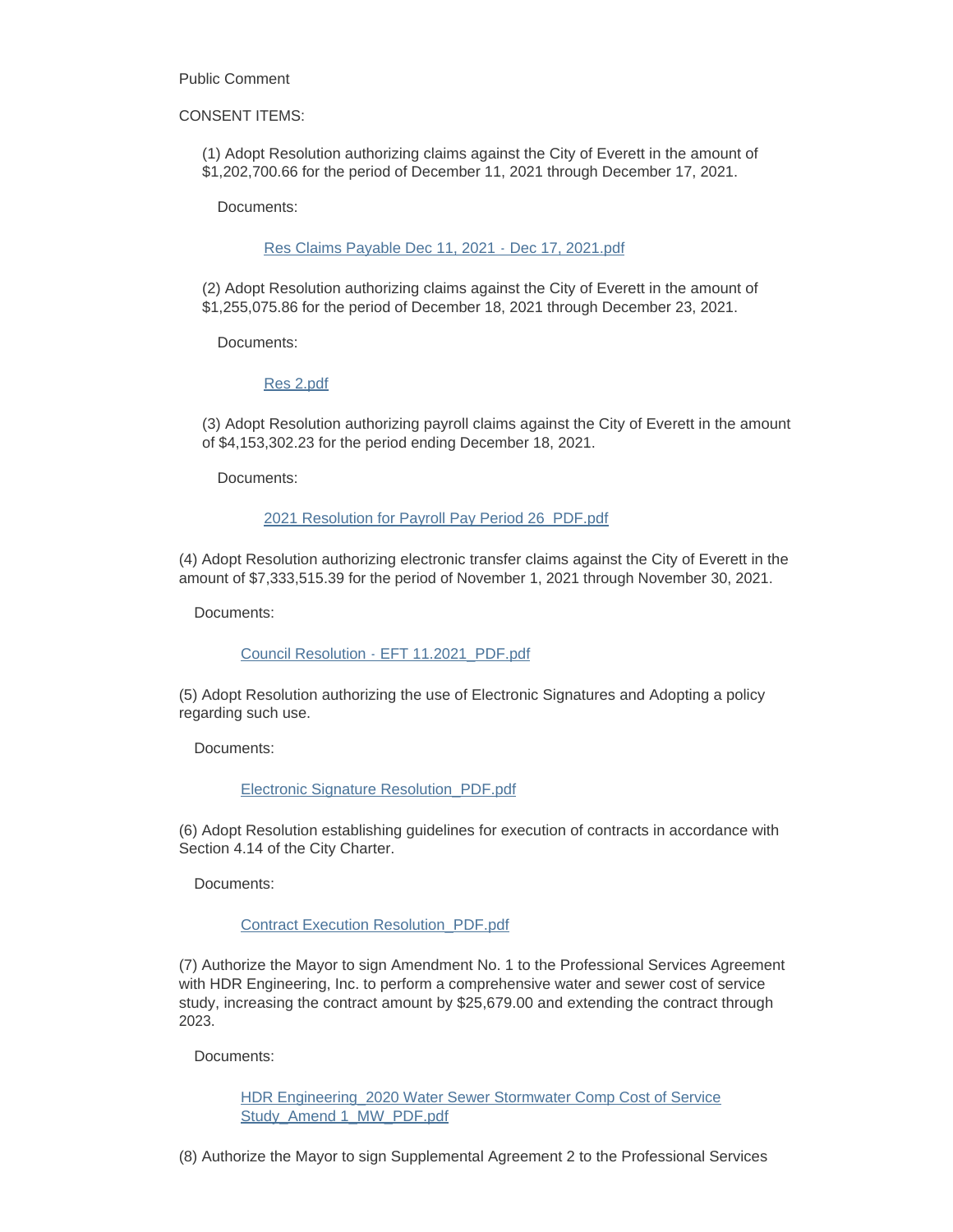Agreement with HDR, Inc. to Provide Engineering Services during Construction for the Port Gardner Storage Facility – Facilities Plan (PGSF) in an amount not to exceed \$79,893.

Documents:

HDR Engineering for Port Gardner Storage Facility Facilities Plan SupplAgree 2\_SN\_PDF.pdf

(9) Authorize a Call for Bids for the 2022 Pavement Maintenance Overlay Project.

Documents:

[2022 Pavement Maintenance Overlay\\_PDF.pdf](https://www.everettwa.gov/AgendaCenter/ViewFile/Item/13237?fileID=79522)

(10) Authorize the Mayor to sign the Professional Services Agreement with BHC Consultants for the WPCF TFI Bar Screen Upgrades project in the amount not to exceed \$62,676.

Documents:

[BHC Consultants\\_WPCF TFI Bar Screen Upgrade\\_PSA\\_JN\\_pdf.pdf](https://www.everettwa.gov/AgendaCenter/ViewFile/Item/13238?fileID=79523)

(11) Authorize the Mayor to sign the Professional Services Agreement with Parametrix in the amount not to exceed \$225,000.

Documents:

[Parametrix Stormwater Mgmt Action Plan\\_PSA\\_HG\\_PDF.pdf](https://www.everettwa.gov/AgendaCenter/ViewFile/Item/13239?fileID=79524)

ACTION ITEMS:

(12) Nomination of Council President / Mayor Pro Tem for the year 2022

Executive Session

Adjourn

## **PARTICIPATION IN PUBLIC COMMENT:**

**While our council meetings are remote, we wish to be respectful of your time. If you wish to speak at a council meeting, please contact Deb Williams at 425 257 8703 or you may email HER at [dwilliams@everettwa.gov](mailto:dwilliams@everettwa.gov).** 

**PLEASE identify the topic you wish to address. Persons seeking to comment on non-agenda items may be asked to submit the comments in writing if the comment does not address an issue of broad public interest. Once we receive the request, we will promptly confirm your request, provide you further instructions on how to join the meeting and fill out the speaker sheet to provide to the city clerk as part of the permanent record, or we will ask you to submit the comment in writing. Please call beginning one half hour before the meeting begins.** 

**If you do not wish to participate remotely in our meeting, we provide these other methods of contacting your elected officials:** 

¡ **email the Council at [Council@everettwa.gov](mailto:Council@everettwa.gov).**